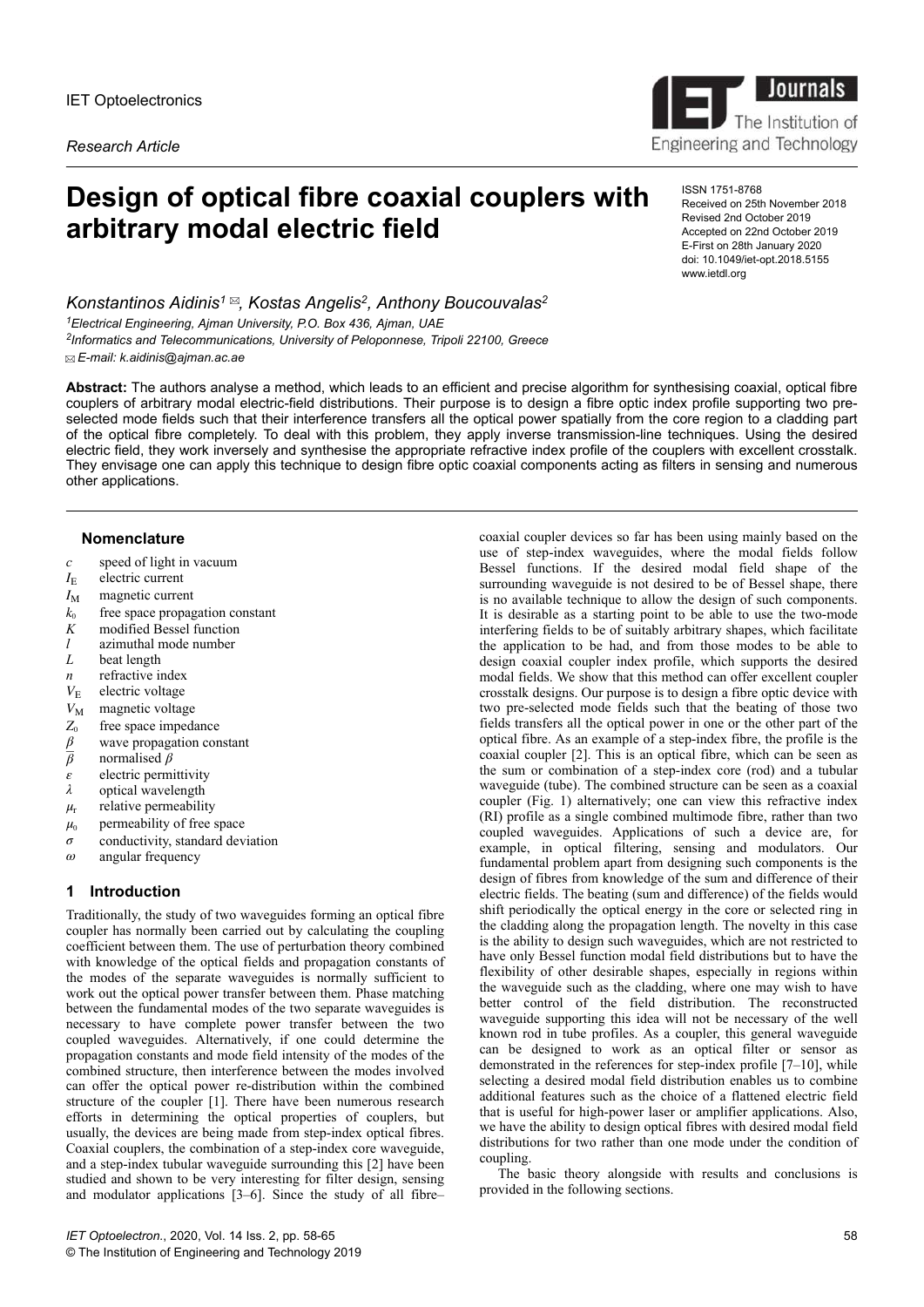

**Fig. 1** *Index distribution in the step-index coaxial coupler*



**Fig. 2** *Homogeneous optical fibre thin cylindrical layer*



**Fig. 3** *Equivalent circuit for an optical fibre cylindrical thin layer*

## **2 Transmission-line (T–L) theory description**

According to our modelling, a cylindrical optical fibre is split into a sufficient number of concentric homogeneous cylindrical layers of thickness  $\delta r$ , conductivity  $\sigma$ , permittivity  $\varepsilon$  and permeability  $\mu$  in Fig. 2.

Maxwell's equations for the *E* and *H* fields are applied to each such layer [11]

$$
\beta r E_{\theta} - l E_{z} = \omega \mu r H_{r}
$$
\n
$$
l H_{z} - \beta r H_{\theta} = (\omega \varepsilon - j \sigma) r E_{r}
$$
\n
$$
\frac{\partial (\omega \mu r H_{r})}{\partial r} = -j \omega \mu (l H_{\theta} + \beta r H_{z})
$$
\n(1)

$$
\frac{\partial(\omega \varepsilon - j\sigma) rE_{\rm r}}{\partial r} = -(\sigma + j\omega \varepsilon)(lE_{\theta} + \beta rE_{z})
$$
\n
$$
\frac{\partial(lH_{\theta} + \beta rH_{z})}{\partial r} = j\gamma_{\rm s,d}^{2} rH_{\rm r} + \beta H_{z} - \frac{l}{r}H_{\theta}
$$
\n
$$
\frac{\partial(lE_{\theta} + \beta rE_{z})}{\partial r} = j\gamma_{\rm s,d}^{2} rE_{\rm r} + \beta E_{z} - \frac{l}{r}E_{\theta}
$$
\n(2)

After some algebra similar to [11, 12], (1) and (2) can be transformed into

$$
\begin{aligned}\n\frac{\partial V_{\rm s}}{\partial r} &= \frac{-\gamma_{\rm s}^2}{\text{j}\omega\varepsilon_0 nF} I_{\rm s} \\
\frac{\partial I_{\rm s}}{\partial r} &= -\text{j}\omega\varepsilon_0 nF V_{\rm s}\n\end{aligned} \tag{3}
$$

$$
\begin{aligned}\n\frac{\partial V_{\rm d}}{\partial r} &= \frac{-\gamma_{\rm d}^2}{\mathbf{j}\omega\varepsilon_0 nF} I_{\rm d} \\
\frac{\partial I_{\rm d}}{\partial r} &= -\mathbf{j}\omega\varepsilon_0 nF V_{\rm d}\n\end{aligned} \tag{4}
$$

where  $\gamma_{s, d}^2 = \beta^2 + (l/r)^2 - n^2k_0^2 \pm (2n\beta Ik_0/((\beta r)^2 + l^2))$  (− for HE and  $+$  for EH modes) and  $k_0$  is the free space propagation constant. Equations (3) and (4) represent two independent T–Ls with voltages  $V_s$ ,  $V_d$  and currents  $I_s$ ,  $I_d$ .

The following variable voltages and currents were defined:

$$
V_{\rm s} = \frac{V_{\rm M}}{\sqrt{n}} + V_{\rm E}\sqrt{n} \quad \text{(sum)}
$$
  
\n
$$
V_{\rm d} = \frac{V_{\rm M}}{\sqrt{n}} - V_{\rm E}\sqrt{n} \quad \text{(difference)}
$$
  
\n
$$
I_{\rm s} = I_{\rm M}\sqrt{n} + \frac{I_{\rm E}}{\sqrt{n}} \quad \text{(sum)}
$$
  
\n
$$
I_{\rm d} = I_{\rm M}\sqrt{n} - \frac{I_{\rm E}}{\sqrt{n}} \quad \text{(difference)}
$$
\n(5)

and  $V_M = ((lH_\theta + \beta r H_Z)/jF)Z_0$  (magnetic voltage),  $I_M = \omega \mu r H_r / jZ_0$  (magnetic current),

 $V_{\rm E} = \left( \frac{I E_{\theta} + \beta r E_{Z}}{F} \right) / F \left( \frac{Z_{0}}{F} \right)$  electric voltage),

 $I_{\rm E} = \omega \varepsilon_0 n^2 r E_{\rm r}$  (electric current),

 $Z_0 = 120\pi$  is the free space impedance and  $F = \left( \left( (\beta r)^2 + l^2 \right) / r \right)$ . The corresponding characteristic impedances are

$$
Z_{s} = \frac{\gamma_{s}}{j\omega\varepsilon_{0}nF}
$$
  
\n
$$
Z_{d} = \frac{\gamma_{d}}{j\omega\varepsilon_{0}nF}
$$
\n(6)

The above equations are recognised as the well known T–L equations with the solution represented by the following electric circuit Fig. 3:

$$
Z_{\rm B} = Z_{\rm s,d} \tanh\left(\gamma_{\rm s,d} \frac{\delta r}{2}\right)
$$
  
\n
$$
Z_{\rm P} = \frac{Z_{\rm s,d}}{\sinh(\gamma_{\rm s,d}\delta r)}\tag{7}
$$

where *δr* is the length of the T–L.

Since *δr* is infinitesimal, *δr*/*r* << 1, hence

$$
Z_{\rm B} = \frac{1}{2} (\delta r)^2 \gamma_{\rm s. d}^2 Z_{\rm P}
$$
  

$$
Z_{\rm P} = \frac{Z_0}{jn r \delta r k_0 (\beta^2 + (l/r)^2)}\right)
$$
(8)

An optical fibre can be expressed by a sequence of T–L circuits connected in tandem. If we desire to have the optical energy trapped inside the fibre, the total impedance has to equal to zero  $(Z_{total} = 0)$ . On this condition, the total circuit resonates, and we can calculate the mode propagation constants using any root searching method [12].

The total impedance is expressed as the sum of  $Z_{\text{in}}$  and  $Z_{\text{out}}$ ,  $Z_{\text{total}} = Z_{\text{in}} + Z_{\text{out}}$ , where  $Z_{\text{in}}$  is the total impedance from up to the core-cladding boundary and  $Z_{\text{out}}$  the total impedance to that boundary starting from large  $r (r = \infty)$  in the cladding

$$
Z_n = \frac{(Z_{n-1} + Z_{\text{B},n})Z_{\text{P},n}}{Z_{n-1} + Z_{\text{B},n} + Z_{\text{P},n}} + Z_{\text{B},n} \quad (n = 1, 2, ..., N) \tag{9}
$$

where  $Z_{P,n}$ ,  $Z_{B,n}$  are the parallel and series elements of the T-circuit representation of the *n*th layer and *N* the number of layers.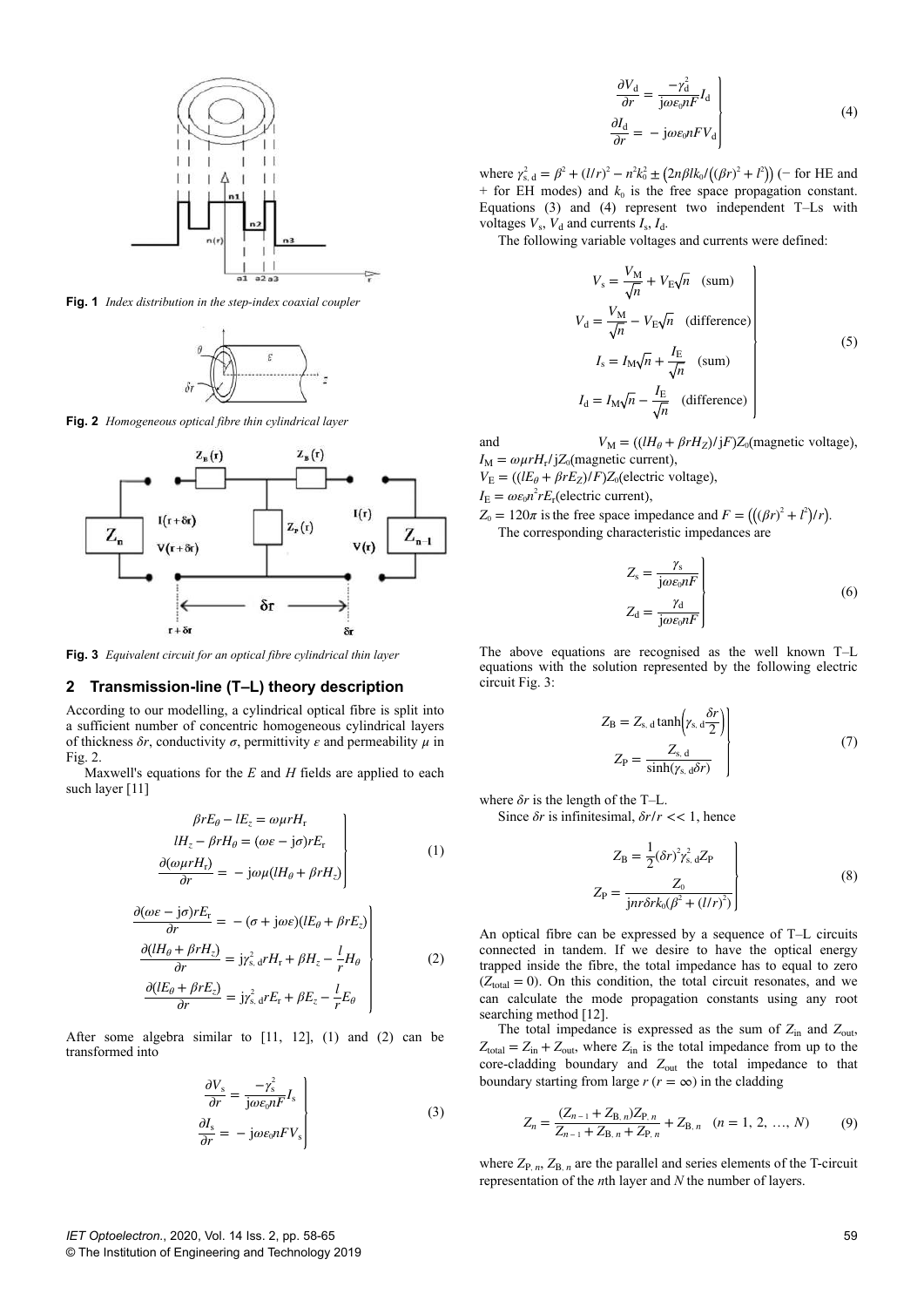

**Fig. 4** *Flow diagram for calculating the exact propagation constant*

By using the propagation constant  $β$ , the mode electric field  $E_r$ can be worked out [11, 13]. From (5), the electric current *I* and electric field *E*<sup>r</sup> can be derived

$$
V_{\text{HE}} = \frac{V_{\text{M}}}{\sqrt{n(r)}} + V_{\text{E}}\sqrt{n(r)}
$$
  

$$
V_{\text{EH}} = \frac{V_{\text{M}}}{\sqrt{n(r)}} - V_{\text{E}}\sqrt{n(r)}
$$
 (10)

$$
I_{\text{HE}} = I_{\text{M}} \sqrt{n(r)} + \frac{I_{\text{E}}}{\sqrt{n(r)}} I_{\text{EH}} = I_{\text{M}} \sqrt{n(r)} - \frac{I_{\text{E}}}{\sqrt{n(r)}}
$$
(11)

The E/M field of the HE mode in terms of the variables  $I_{\text{HE}}$  and  $V_{\text{HE}}$  will be determined; one can set  $V_{\text{HE}} = I_{\text{HE}} = 0$  when the HE modes are of interest. This implies that

$$
I_{\rm M}\sqrt{n(r)} = \frac{I_{\rm E}}{\sqrt{n(r)}}\Bigg\vert\frac{V_{\rm M}}{\sqrt{n(r)}} = V_{\rm E}\sqrt{n(r)}\Bigg\vert\tag{12}
$$

Substituting into (10) and (11), the following equations can be derived:

$$
V_{\text{HE}} = 2V_{\text{E}}\sqrt{n(r)}, \quad I_{\text{HE}} = 2V_{\text{M}}\sqrt{n(r)}
$$

$$
V_{\text{HE}} = \frac{2V_{\text{M}}}{\sqrt{n(r)}}, \quad I_{\text{HE}} = \frac{2I_{\text{E}}}{\sqrt{n(r)}}
$$
(13)

Note that  $I_{\text{HE}}$ ,  $V_{\text{HE}}$  are also referred to as  $I_{\text{s}}$ ,  $V_{\text{s}}$ , respectively

$$
V_{\rm E} = \frac{V_{\rm s}}{2\sqrt{n(r)}}, I_{\rm M} = \frac{I_{\rm s}}{2\sqrt{n(r)}}\Biggr\}
$$
  

$$
V_{\rm M} = \frac{V_{\rm s}\sqrt{n(r)}}{2}, I_{\rm E} = \frac{I_{\rm s}\sqrt{n(r)}}{2}\Biggr\}
$$
 (14)  

$$
I_{\rm E} = \omega\varepsilon_0 n^2(r)rE_{\rm r}
$$

Hence, with knowledge of  $n(r)$ , we can derive  $E_r$  precisely

$$
E_{\rm r} = \frac{I_{\rm E}}{\omega \varepsilon_0 n^2(r)r} = \frac{Z_0 I_{\rm s}}{2k_0 n^{3/2}(r)r}
$$
(15)

#### **3 Inverse problem**

One of the advantages of the T–L method is that the derivation of the RI profile is possible from the knowledge of a given mode electric field.

Since electric field  $E_r$  and current  $I_s$  are known, the optical fibre RI  $n(r)$  can be calculated directly from (13) as

$$
n(r) = \left(\frac{Z_0 I_s}{2k_0 r E_r}\right)^{2/3} \tag{16}
$$

where  $I_s$  can be recursively calculated, similarly to  $(7)$ , by the following equation:

$$
I_n = I_{n-1} \left( 1 + \frac{Z_{n-1} + Z_{\text{B},n}}{Z_{\text{P},n}} \right) \quad (n = 1, 2, ..., N) \tag{17}
$$

and

$$
\lim_{n \to N} I_n = \lim_{n \to N} Z_n = 0 \tag{18}
$$

for a large value of *N* (theoretically,  $N \to \infty$ ).

*n* → *N*

To calculate (16), it is necessary to determine the unknown mode propagation constant  $\beta$  to build up the  $n(r)$ .

For this reason, we use the following recursive process [14], illustrated in Fig. 4. We vary  $\beta$  (starting with  $\beta_{\text{ini}} = k_0 n_2$ ) within some reasonable bounds:  $k_0 n_2 \le \beta_{\text{ini}} \le k_0 n_1$ , and for every  $\beta_{\text{ini}}$  we

60 *IET Optoelectron.*, 2020, Vol. 14 Iss. 2, pp. 58-65 © The Institution of Engineering and Technology 2019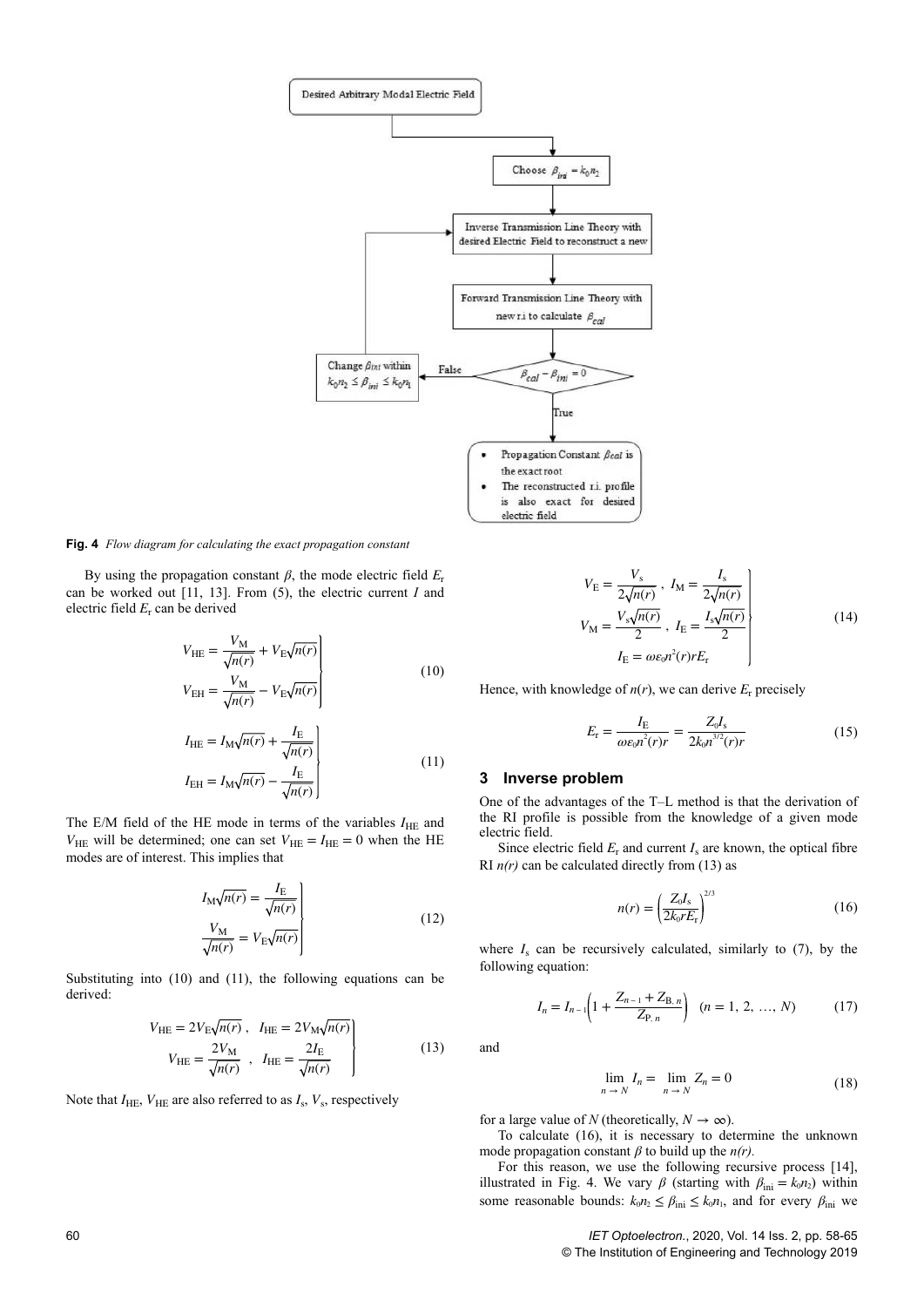

**Fig. 5** *Desired power distribution of coupler in the two states, when all power in core or when all power in the cladding. The distribution corresponds to the sum and difference of HE11 and HE12 coupler modes used for the mode field synthesis of the optical, coaxial coupler*



**Fig. 6** *Derived HE11 and HE12 modes versus the radius (from fields in Fig. 5)*



**Fig. 7** *Reconstructed coaxial couple RI profile using the modal fields of the field in Fig. 6, using (16)*

calculate the reconstructed RI based on the desired fixed electric field. Then, for every reconstructed RI, we repeatedly calculate the propagation constant  $\beta$  (calculated value) until the arbitrary  $\beta_{\text{ini}}$ value converges to the required exact modal *β* value.

## **4 Design of coaxial couplers**

We apply the methods described in the previous sections in a new way to synthesise waveguides behaving as coaxial couplers. A coaxial coupler operates in a manner that the core light energy is



**Fig. 8** *Dispersion characteristic of the 'rod', 'tube' and coaxial waveguides. Phase matching is shown at λ* = 0.8 *μ*m*, where the dispersion lines 'cross' the 'rod' and 'tube' phase matching occurs*

coupled into the cladding (tube) and the energy oscillates as propagation occurs back and forth across the two regions. We illustrate the technique by designing an optical fibre which supports a 'desired' (hence known) modal field shape both in rod and tube regions. We start the synthesis by using the desired field distribution of the two states of the coupler, i.e. when all the energy is in the core or the alternative when all energy is in the cladding as in Fig. 5. Both coupler state distributions are Bessel functions corresponding on the RI profile of the coupler. The coupling behaviour is also considered using perturbation analysis [2]. We next synthesise the interfering modes of the combined coupler profile (unknown yet).

To reconstruct the single coaxial waveguide supporting this energy transfer, we require first to know the modes of the combined structure. Since the power transfer can be seen as the interference of the HE11 and HE12 modes since it is a cylindrical structure. We recreate the HE11 and HE12 modes by adding and subtracting the two distributions of Fig. 5. The power in every mode can be calculated by the integral  $P = \int_0^\infty |E_r(r)|^2 r dr$ , and we also ensure the two modes have equal powers.

Assuming Bessel functions for Fig. 5, we can easily synthesise the HE11 and HE12 interfering modes, as seen in Fig. 6. Applying the profile synthesis methods described here, we subsequently find the mode propagation constants and the reconstructed coaxial waveguide modes, which support the desired fields, and finally the derived RI profile of the coaxial coupler, as shown in Fig. 7, which can be seen to be the step-index profile, with which we started, for both core and tube, with minor ripple error. In Fig. 8, we show the dispersion characteristics of the HE11 mode of the constituting rod and tube separate waveguides of the RI profile of Fig. 7, as well as the dispersion of the HE11 and HE12 modes of the total reconstructed coaxial coupler. The phase matching of the 'rod' and 'tube' modes is clear at the wavelength of operation. The propagation constants of the HE11 and HE12 modes of the combined structure appear all in the same figure.

We next proceed to synthesise couplers supporting more complex power distribution in both core and cladding. In the next example, we select Gaussian shapes for the core and cladding field distributions for the two states of the coupler (Fig. 9) (the straight through and cross-states). We ensure equal powers between the modes as in the previous example.

We use for all subsequent examples the wavelength  $\lambda = 1.1 \mu m$ . Furthermore, we introduce the beat length *L*, a parameter [1], and an important parameter dependent on the coupler properties, defined as

$$
L = \frac{2\pi}{\beta_{11} - \beta_{12}} = \frac{\lambda}{\beta_{11} - \beta_{12}}
$$
(19)

where  $\beta_{11}$  and  $\beta_{12}$  are the propagation constants, of the two interfering modes, responsible for the coupling process. It is often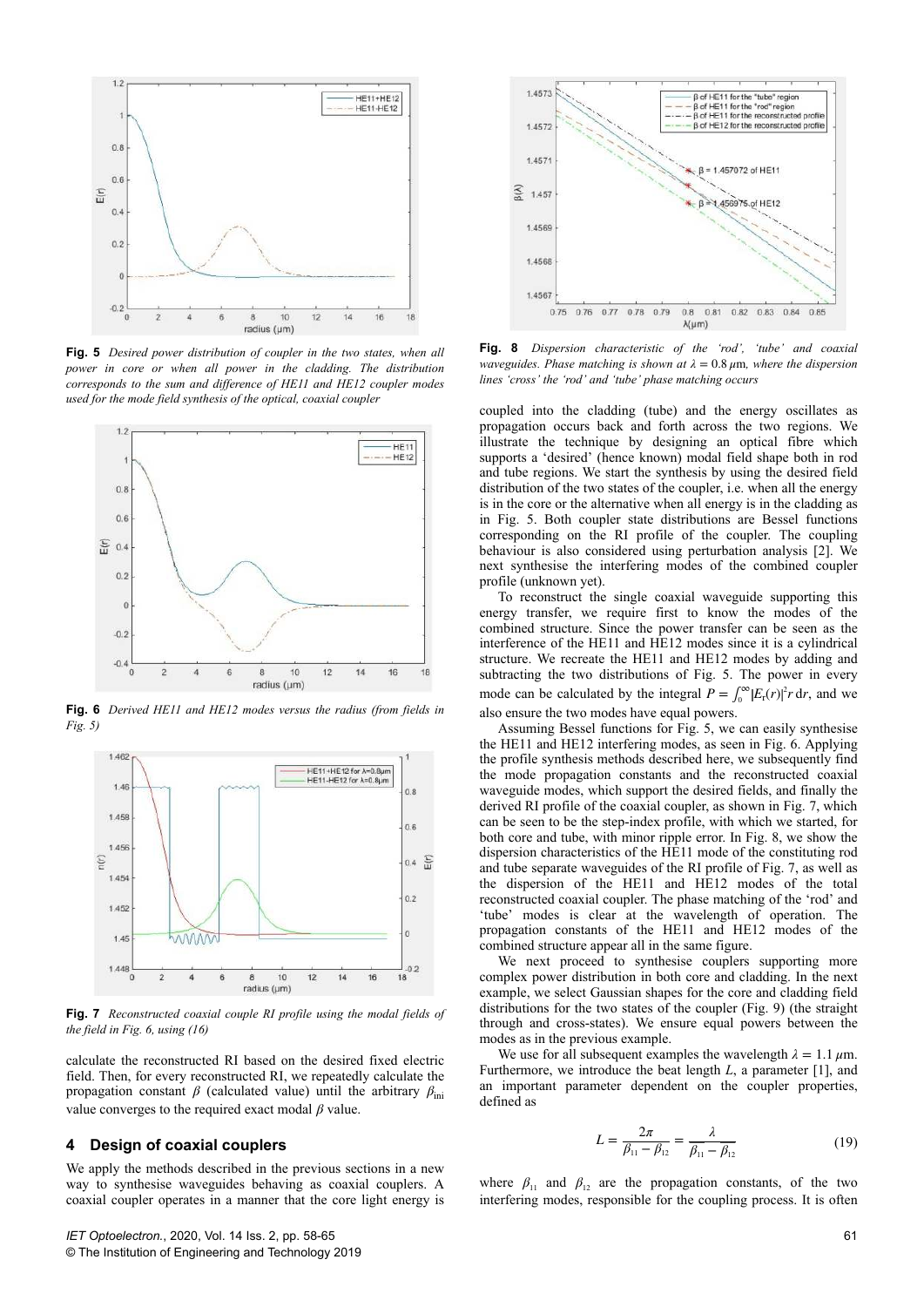

**Fig. 9** *Gaussian field both in core and tube: the desired sum and difference of HE11 and HE12 modes versus the radius*



**Fig. 10** *'Rod' and 'tube' regions of the reconstructed index profile knowing the HE11 mode*



**Fig. 11** *The L parameter and the maximum percentage of total power that penetrates in the other region expressed to dB (Gaussian field both in core and tube)*

used as  $(\beta_{11} - \beta_{12})/2 = k$  defined as the coupling coefficient. In the following examples, *L* is plotted versus the distance between the centres of the desired coupler field distributions ('rod-field' and 'tube-field' regions). To change the distance, we move the mean value of the desired 'tube-field' region, to increase the separation.

We select Gaussian field distribution with the straight through state region (core)  $\mu = 0$ ,  $\sigma = 1$  and the cross-state (Gaussian ring cladding field) with  $\mu = 8$ ,  $\sigma = 2.5$ . We adopt the total coupler device radius  $a1 = 20 \mu m$  and  $n_{\text{cladding}} = 1.49$  for  $\lambda = 1.1 \mu m$ . We synthesise the HE11 and HE12 modes, and algorithmically derive



**Fig. 12** *Normalised propagation constant β versus λ (Gaussian field both in core and tube)*



**Fig. 13** *Power of HE11 or HE12 versus λ (Gaussian field both in core and tube)*

simultaneously the mode propagation constants and the reconstructed coupler RI profile, as shown in Fig. 10 separating the reconstructed index profile in two parts in the dashed and continuous lines. This split equals to a radius near to the point of the overlap of the two modal fields which we used. Increasing the separation between the desired fields is possible by increasing  $\mu$ . This effectively increases the beat length *L* of the coupler as shown by plotting *L* versus the distance between them in Fig. 11. In the same figure, we also show the coupler crosstalk, which is plotted in dB. The crosstalk levels are excellent, below −28 dB. The index profiles of the 'core' (dotted line) and the 'tube' (solid line) have fundamental modes with a dispersion curve around the design wavelength as shown in Fig. 12. In the same figure, we see the dispersion curves of the interfering modes of the combined structure. Interestingly, the same principles as for the case of stepindex guides (Fig. 8) apply here, and we see the phase matching of the core and cladding profiles at the design wavelength, at the point the two curves cross. This is the wavelength where the cross and through coupler states show maximum power transfer. Finally, for this wavelength, we plot in Fig. 13 the wavelength response of the interfering modes, and this is no less than the filtering behaviour of the coaxial coupler. What is fascinating here is the slight asymmetry exhibiting on one side of the operating wavelength compared with the other. This asymmetry is obviously due to the complex index profile used for forcing the desired electric fields. More research is needed here but it is beyond the scope of this paper.

We continue by investigating a fibre coupler, which also supports desired Gaussian field shapes in both regions but the cladding Gaussian ring has been clipped as shown in Fig. 14. The field in the tube is clipped in the region  $6.6 \le r \le 8.6$  also changing the mean value of the Gaussian distribution from  $\mu = 8$  to 7.6  $\mu$ m.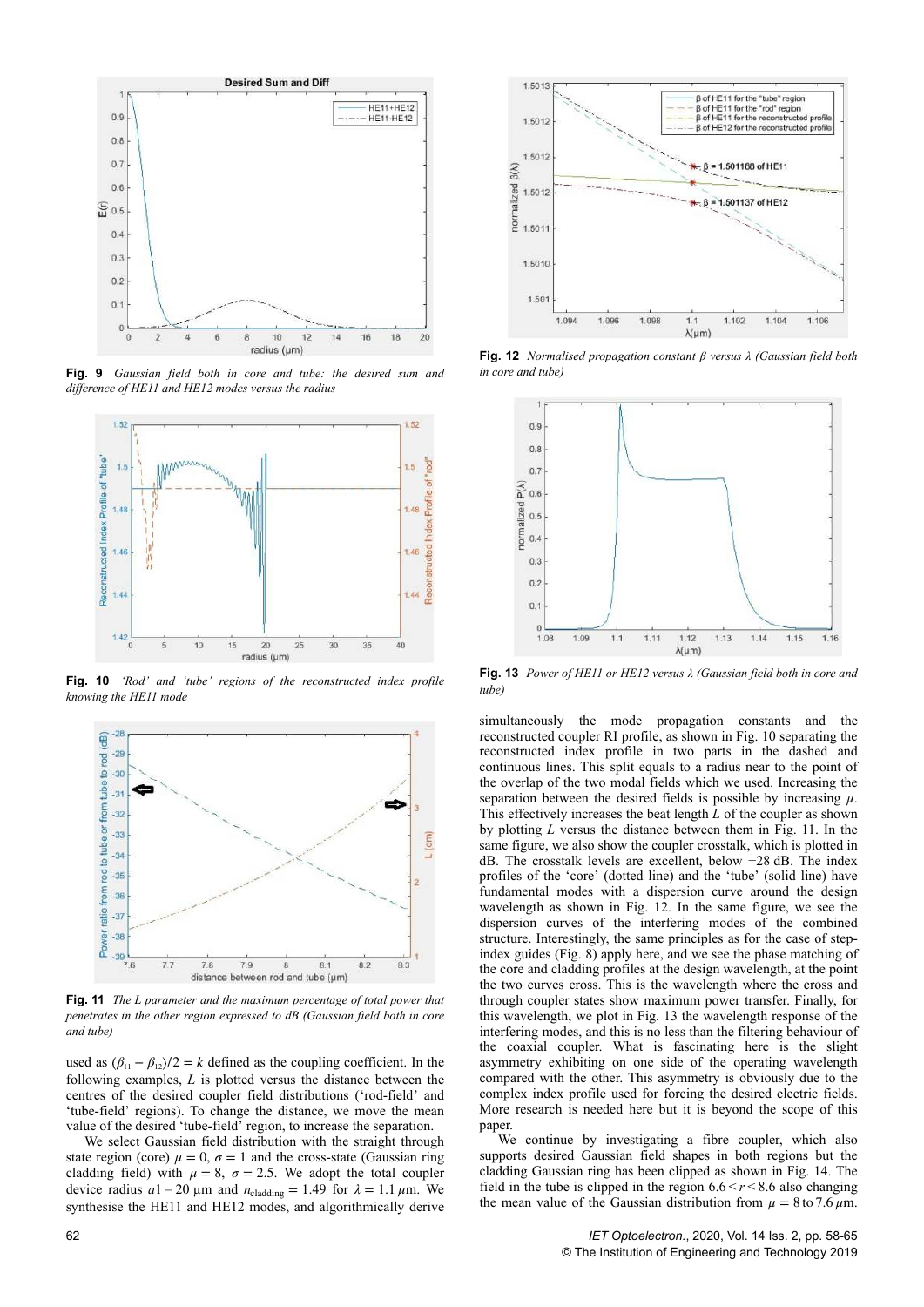

**Fig. 14** *Gaussian field in core and clipped Gaussian in the tube: the desired sum and difference of HE11 and HE12 modes versus the radius*



**Fig. 15** *Reconstructed RI knowing the HE11 mode*



**Fig. 16** *Absolute error between desired and produced sum and difference*

Flattened electric-field distributions are useful for high-power laser or amplifier applications. Results of the application of the inverse technique are shown in Fig. 15. The reconstructed fields from this profile add and subtract exactly and shift the optical energy inside and out of the core region as expected. Fig. 16 shows the error between the desired and predicted field distributions, which is <3% in most regions. Fig. 17 shows the coupler crosstalk power of the interfering fields. We can observe this is between −18 and −32 dB. In the same figure, we have plotted the calculated beat length *L* versus the separation distance between reconstructed 'rod' and 'tube'. As expected, increasing the separation results in longer *L*.



**Fig. 17** *The L parameter and the maximum percentage of total power that penetrates in the other region expressed to dB (Gaussian field in the core and clipped Gaussian in the tube)*



**Fig. 18** *Normalised propagation constant β versus λ (Gaussian field in the core and clipped Gaussian in the tube)*



**Fig. 19** *Power of HE11 or HE12 versus λ (Gaussian field both in core and tube)*

Fig. 18 shows the dispersion of the propagation modes of the whole structure, and we also show the reconstructed dispersion of the 'core' and 'tube' cladding regions separately. Phase matching again is observed at a wavelength of  $1.\overline{1}$  µm. Fig. 19 shows the wavelength response of this coupler, showing complete coupling at the wavelength 1.1 μm.

As a final example, we design an optical fibre with a triangular field profile in the 'rod' region up to radius 5.65 µm, and for larger radius decays exponentially. In the 'tube' region, the field is Gaussian shape with  $\mu = 11.8 \mu m$ ,  $\sigma = 2.2 \mu m$  and clipped between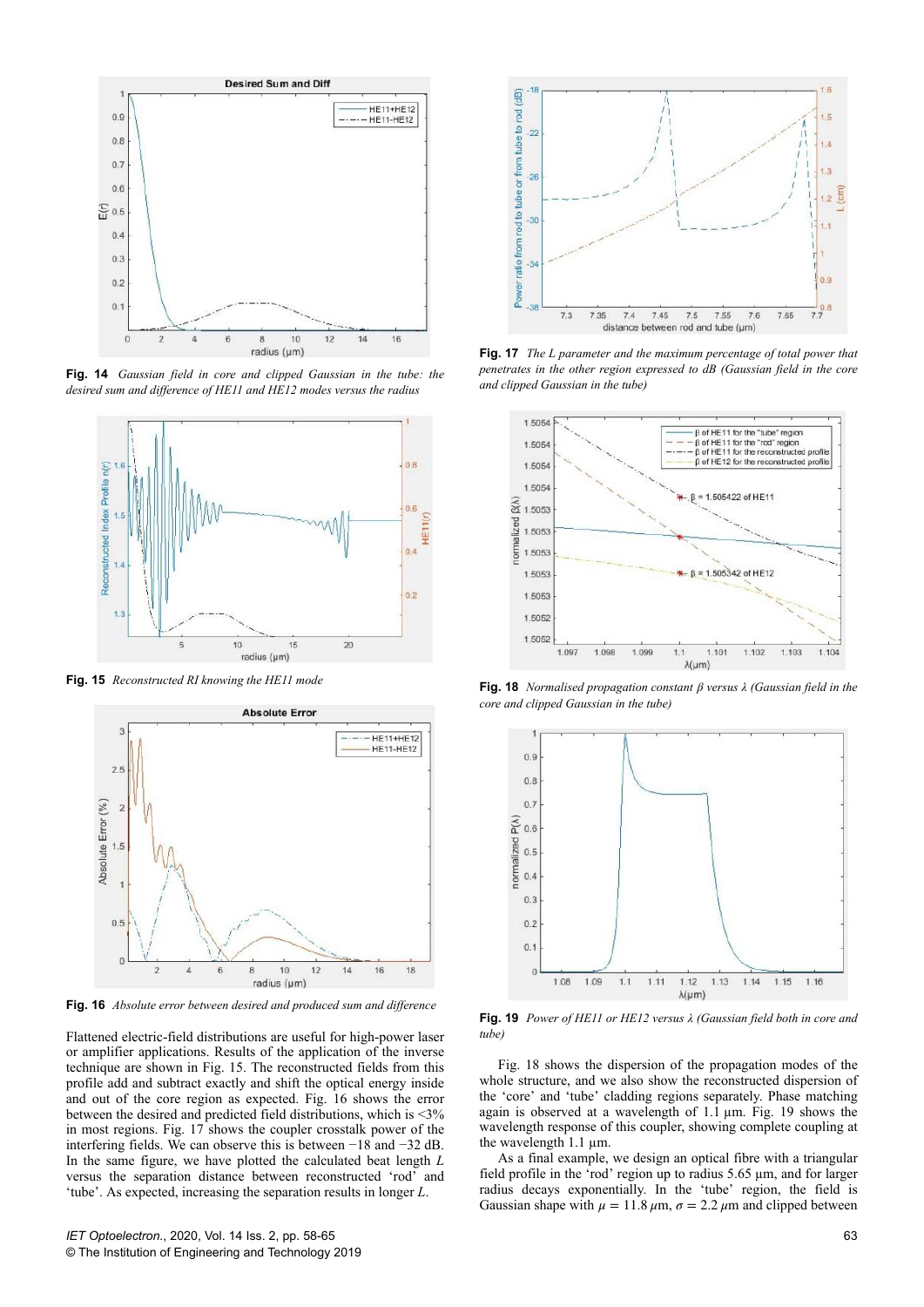

**Fig. 20** *Triangular field in core and clipped Gaussian in the tube: the desired sum and difference of HE11 and HE12 modes versus the radius*



**Fig. 21** *Reconstructed RI knowing the HE11 mode*



**Fig. 22** *The L parameter and the maximum percentage of total power that penetrates in the other region expressed to dB (Triangular field in the core and clipped Gaussian in the tube)*

 $10.3 < r < 13.2 \,\mu\text{m}$ , as shown in Fig. 20. We also assume core radius  $a1 = 30 \text{ }\mu\text{m}$  and  $n_{\text{cladding}} = 1.38 \text{ for } \lambda = 1.1 \text{ }\mu\text{m}$ .

Using those field profiles, we add and subtract them and using our algorithm reconstructs the RI profile supporting the fields as shown in Fig. 21. Fig. 22 shows the crosstalk of the coupler and the beat length *L* when we modify the gap distance between rod and tube waveguides, and this shows excellent crosstalk <−30 dB possible. Fig. 23 shows the dispersion of the propagation modes of the whole profile structure, and we also show the separate reconstructed dispersion of the fundamental modes of the core and



**Fig. 23** *Normalised propagation constant β versus λ (Triangular field in the core and clipped Gaussian in the tube)*



**Fig. 24** *Power versus λ and D (the distance between the centres of 'rodfield' and 'tube-field' regions)*

cladding regions. Phase matching again is observed at a wavelength of 1.1 um.

Fig. 24 shows the variation of the wavelength response of the coupler as we increase the separation between 'rod' and 'tube'. The separation is increased by increasing  $\mu$  of the Gaussian field. We observe the narrowing of the filtering response of this coupler with increasing the separation of the fields. Finally, this gives insights for the use of such reconstructions as filter designs with designed electric-field distributions different from the usual Bessel functions.

### **5 Discussion**

We have demonstrated the synthesis of several coaxial coupler RI profiles exhibiting unusual arbitrary modal electric fields using the T–L method. However, the presence of an error ripple of the order of 0.02% in index profile of Fig. 7 is inevitable due to the algorithmic procedure. Owing to recursive formulas of (7) and (17), an unexpected small error (due to the accuracy of the calculations) could be accumulated to the next layers. The reconstructions of the RI in Figs. 10, 15 and 21 are effectively coaxial grating structures. The biggest amplitude oscillations are located near sharp changes in the electric fields as expected, because the technique is trying to accommodate these changes, creating large transverse radial index oscillations. The ripple far away into the cladding could be ignored due to the fact the electric field is already too small and decayed and the ripple appears due to the electric-field truncation.

As far as the coupler construction is concerned, it depends on the frequency and amplitude of the grating oscillations. We have placed no limits on those gratings at this stage of study to show the principle of the designs. In practise, someone could consider limits